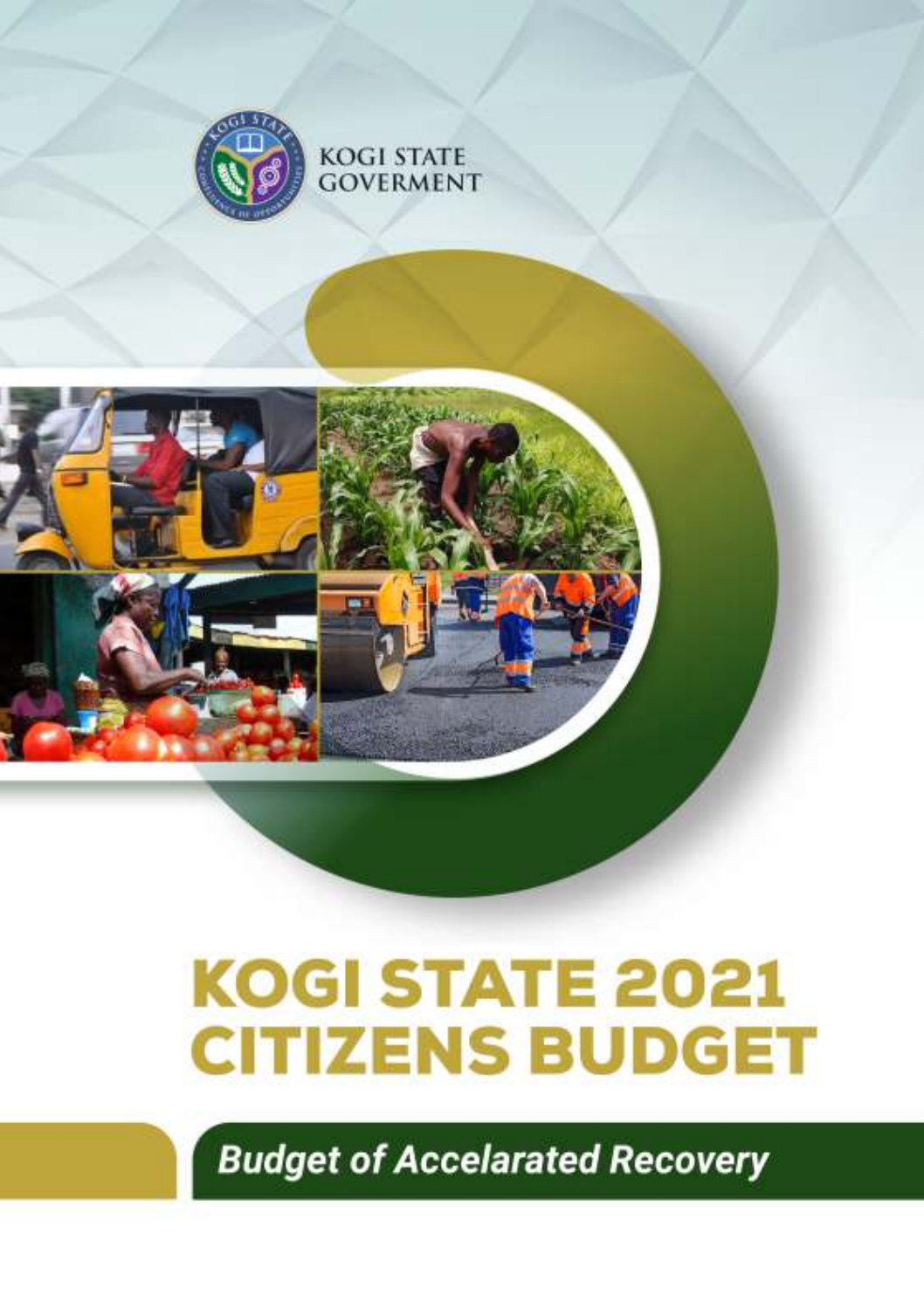

# GENERAL FRAMEWORK



\*FINANCING GAP (N0bn)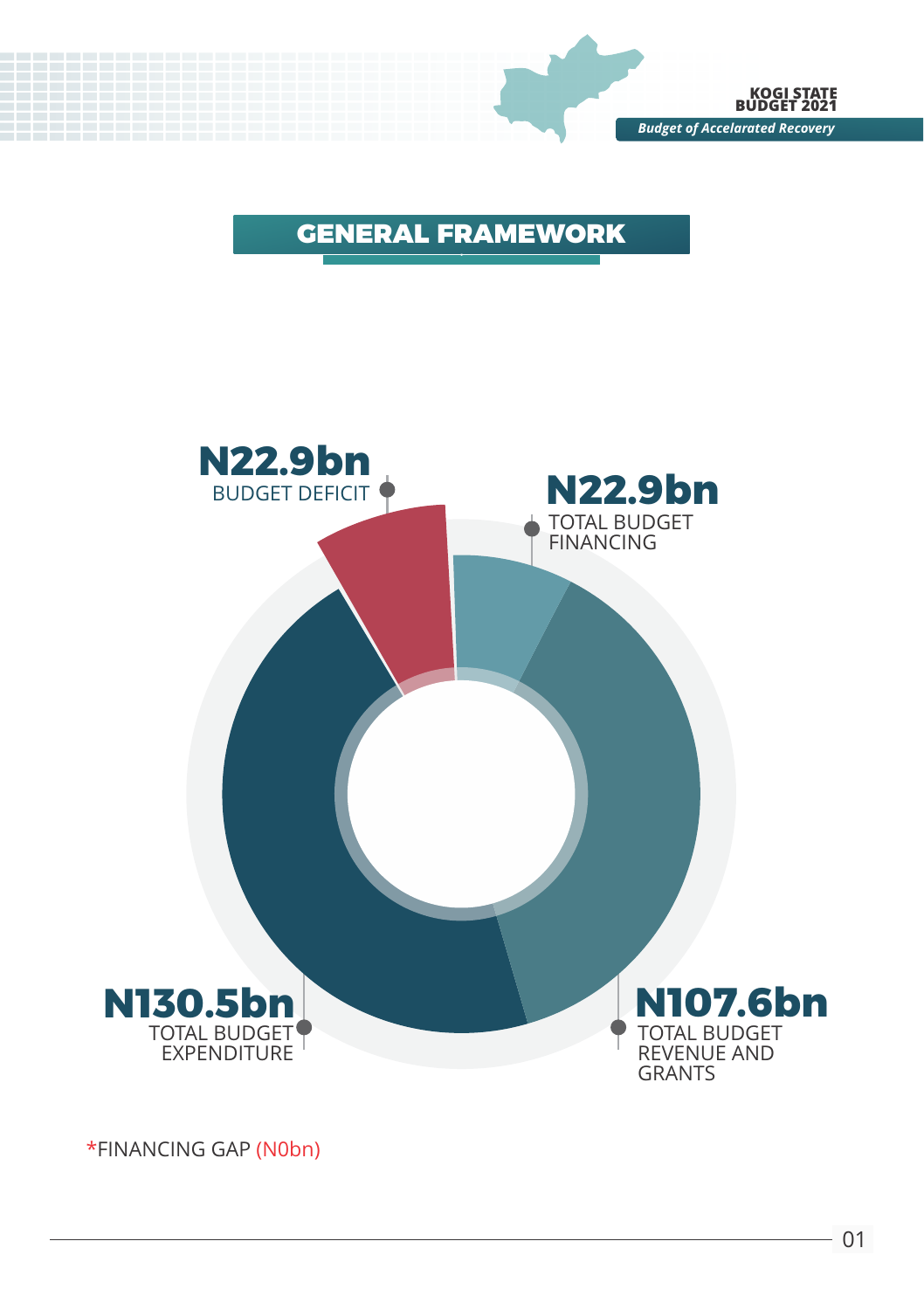# WHERE WILL THE MONEY COME FROM?

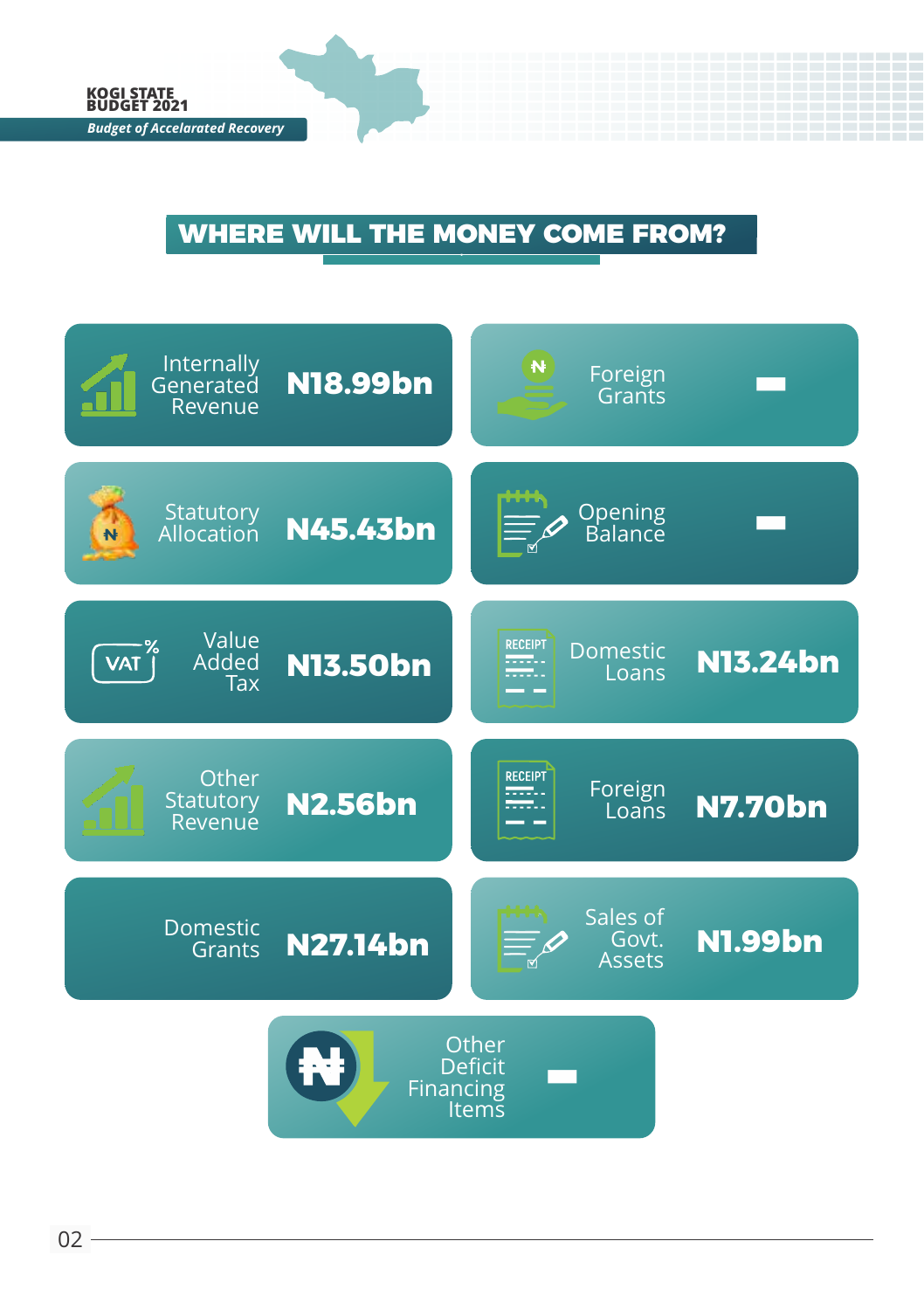

### WHERE DOES THE MONEY GO?







# **N56.49bn**

Total Capital **Expenditure**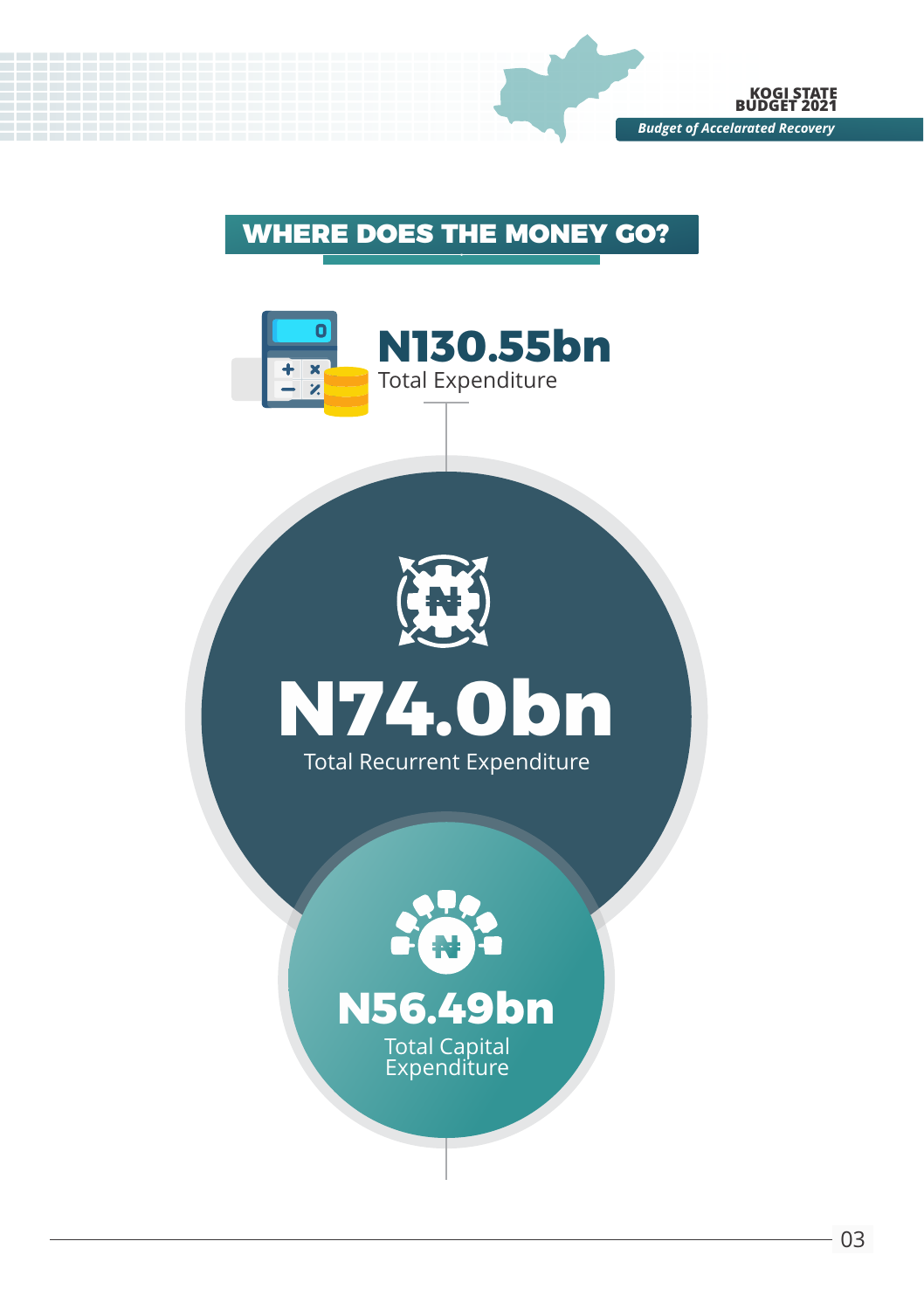## WHERE DOES THE MONEY GO?

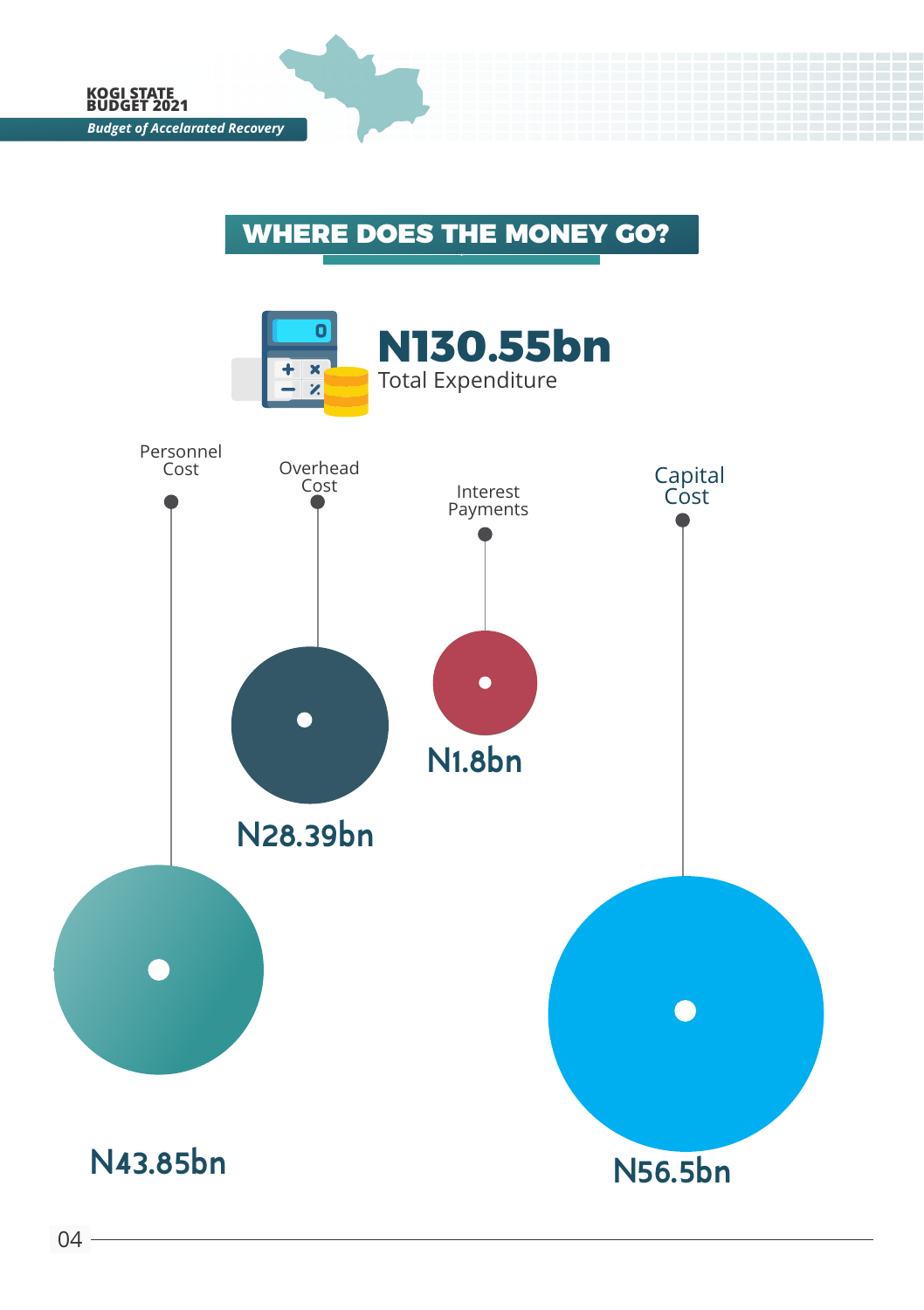### HOW WILL THE GOVERNMENT SOURCE THE LOANS?

# **DOMESTIC LOANS**



COMMERCIAL BANK FACILITIES TO KOGI STATE GOVERNMENT (TERM LOAN, BRIDGING FACILITIES, OVERDRAFTS)

LOANS FACILITIES FROM CACS

HOUSING SCHEME LOANS FACILITIES

LOANS FROM CENTRAL BANKS OF NIGERIA(CBN)/ OTHER COMMERCIAL BANKS FOR COVID-19

**N1bn**

**N9.24bn**

**N1bn**

**N2.00bn**

### **FOREIGN LOANS**



| WORLD BANK ASSISTED COMMUNITY AND SOCIAL DEVELOPMENT<br>(MUTILATERAL)/(CARES)                   | <b>N300m</b>            |
|-------------------------------------------------------------------------------------------------|-------------------------|
| YESSO NET (MUTILATERAL)                                                                         | $\overline{\mathbf{0}}$ |
| WORLD BANK ASSISTED RURAL ACCESS AND<br>AGRICULTURAL MARKETING PROJECT                          | <b>N500m</b>            |
| AGRO-PROCESSING, PRODUCTIVITY ENHANCING AND<br>LIVELIHOOD SUPPORT(APPEALS)(WORLD BANK SUPPORT). | <b>N1.50bn</b>          |
| ACCELERATING NUTRITION RESULTS IN NIGERIA                                                       | <b>N400m</b>            |
| EXTERNAL BORROWING FROM AFDB TO FINANCE STAPLE<br>CROPS PROCESSING ZONE PROJECT AT ALAPE        | N5bn                    |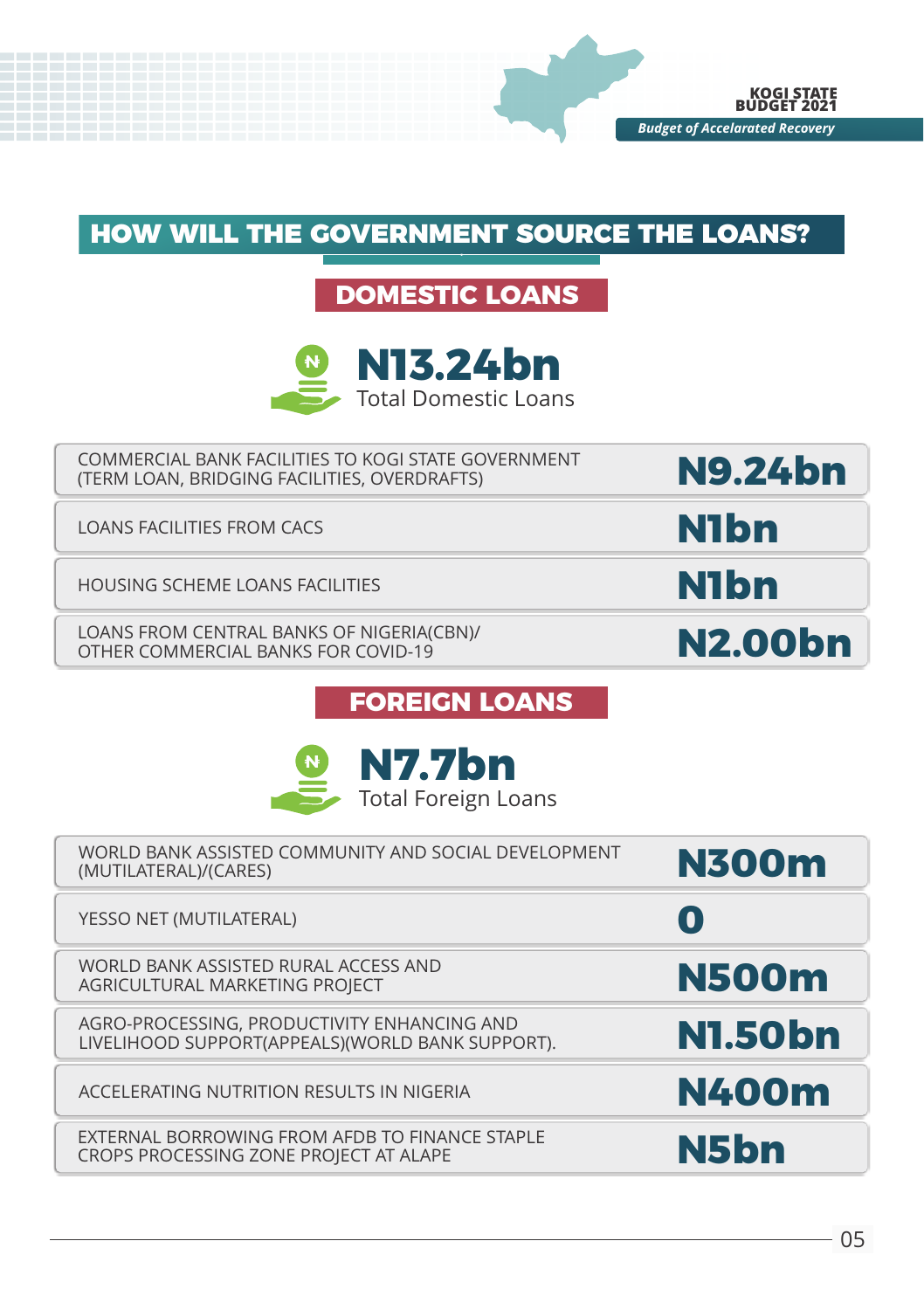

# WHERE WILL THE MONEY COME FROM?

# **DOMESTIC GRANTS**

| SPECIAL GRANTS/DONATIONS TO STATE<br><b>GOVERNMENT/REFUNDS</b>                                         | <b>N2.87bn</b>    |
|--------------------------------------------------------------------------------------------------------|-------------------|
| GRANT IN AIDS FROM INDIVIDUALS, GROUPS, CORPORATE<br>ORGANIZATIONS AND INTERNATIONAL DONOR AGENCIES    | <b>N806m</b>      |
| SPECIAL GRANTS FOR PRIMARY SCHOOL FUNDING (UBEC)                                                       | <b>N1.01bn</b>    |
| SAVE ONE MILLION LIVES (PROGRAMME FOR RESULT)                                                          | <b>N300m</b>      |
| STATE FISCAL TRANSPARANCY, ACCOUNTABILITY AND<br>SUSTAINABILITY (SFTAS) PROGRAMME FOR RESULTS          | N12 <sub>bn</sub> |
| 1% DEDUCTION FROM LOCAL GOVERNMENT ALLOCATION FOR<br><b>AUDIT EXPENDITURE</b>                          | N450.24m          |
| 1% LOCAL GOVERNMENT CONTRIBUTION FOR TRAINING OF<br>LOCAL GOVERNMENT AREA STAFF.                       | <b>N360m</b>      |
| <b>1% DEDUCTION FOR IAAC MAINTAINANCE</b>                                                              | <b>N550m</b>      |
| <b>CONTRIBUTIONS FROM MDAS</b>                                                                         | <b>N260m</b>      |
| <b>CONTRIBUTIONS FROM LGAS</b>                                                                         | <b>N150m</b>      |
| CONTRIBUTIONS FROM INDIVIDUAL AND CORPORATE BODIES                                                     | <b>N50m</b>       |
| <b>GRANTS FROM YESSO/NDE FOR ARTISAN TRAINNING IN NIGERIA-</b><br>KOREA FRIENDSHIP INSTITUTE.          | <b>N40m</b>       |
| TRANSFER FROM FEDERAL GOVERNMENT OF NIGERIA(FGN)<br>FOR COVID-19                                       | <b>N1bn</b>       |
| SUPPORT FROM DEVELOPMENT PARTNERS FOR COVID-19                                                         | <b>N500m</b>      |
| DONATIONS FROM INDIVIDUALS/COOPERATE ORGANISATIONS<br>FOR COVID-19                                     | <b>N500m</b>      |
| DONATIONS FROM INDIVIDUALS, GROUPS, CORPORATE<br>ORGANIZATIONS AND INTERNATIONAL DONOR AGENCIES        | <b>N50m</b>       |
| <b>GIFTS AND TESTAMENTARY DISPOSITION</b>                                                              | <b>N30m</b>       |
| CONTRIBUTION FROM LGAS FOR ADMINISTRATIVE CHARGES<br>(OVERHEAD COSTs) TO KOGI STATE PENSION COMMISSION | <b>N50.40m</b>    |
| INFLOW FROM JAAC FOR THE PAYMENT OF LG RETIREES                                                        | <b>N5.16m</b>     |
| 5% CONTRIBUTION FROM 21 LGAs FOR CUSTECH, OSARA.                                                       | <b>N1.00m</b>     |
| <b>Total Domestic Grants</b>                                                                           | <b>N27.14bn</b>   |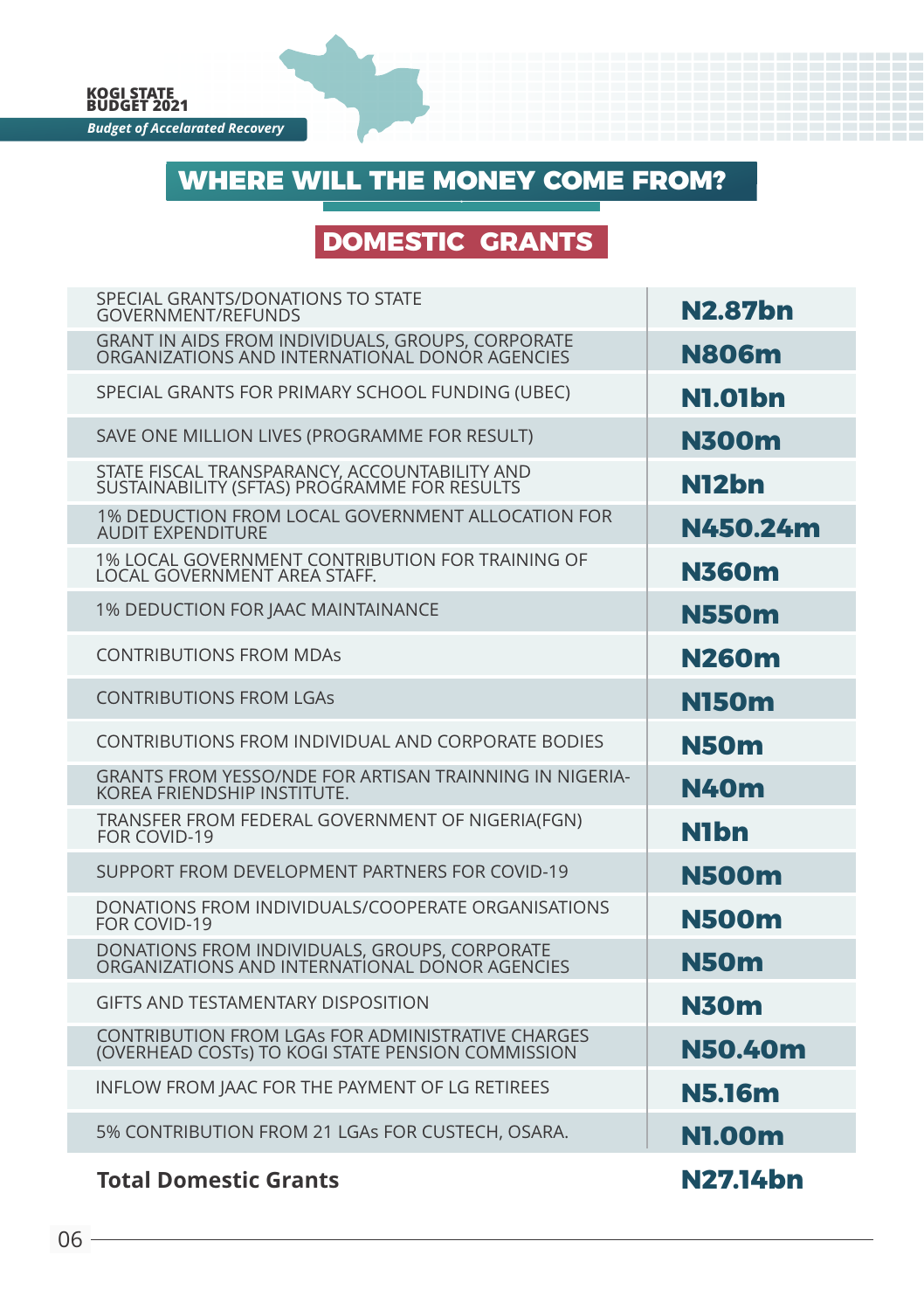# WHERE WILL THE MONEY COME FROM?

# **DOMESTIC GRANTS**





#### **FOREIGN GRANTS**

YESSO STATE LEAD S4J TRAINING OF BENEFICIARIES IN PARTNERSHIP WITH KOICA-LOKOJA 15,000 X 45,000 **0**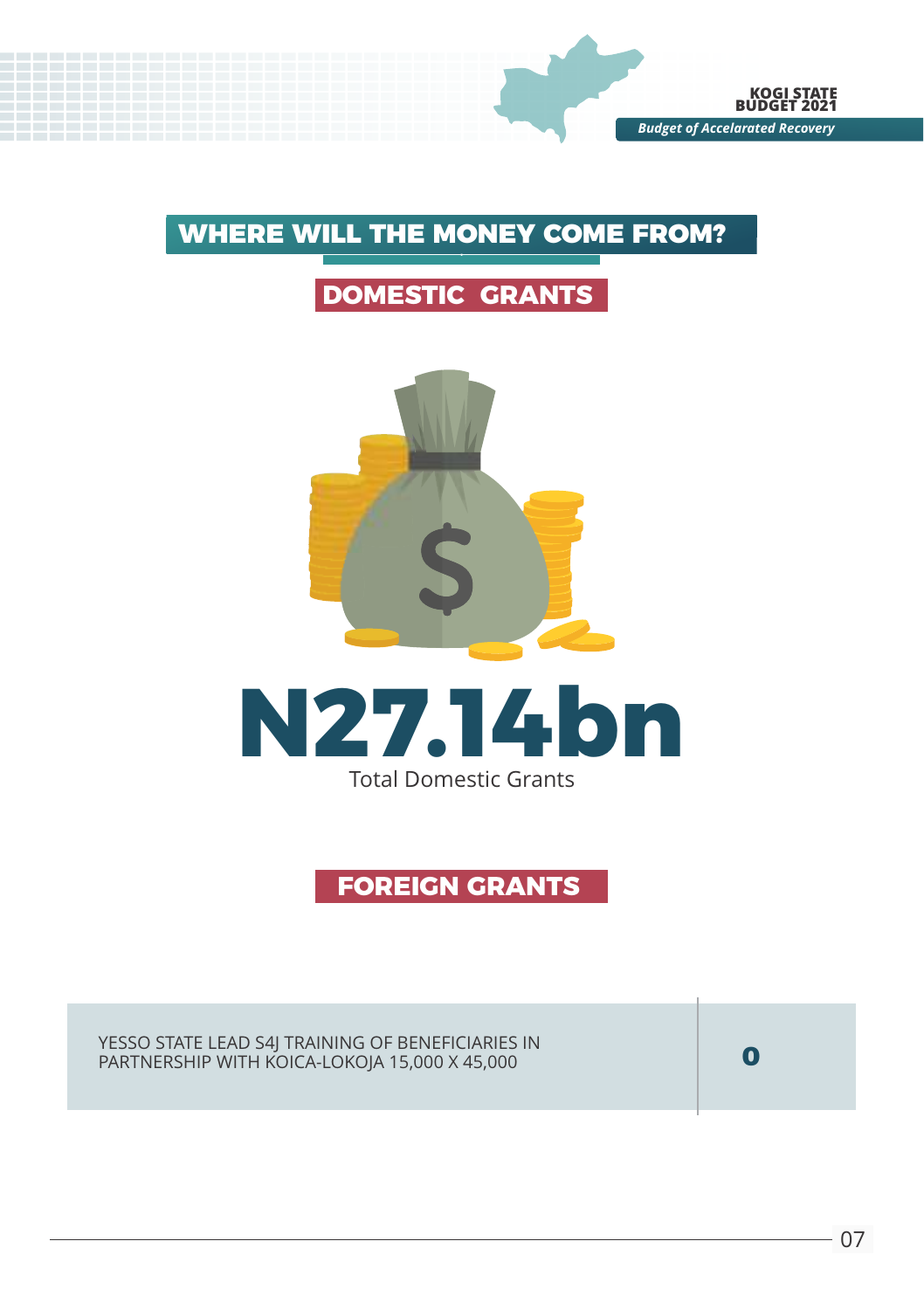#### **PERSONNEL COST**

| <b>GOVERNORS OFFICE</b>                              | 14,401,813,457 |
|------------------------------------------------------|----------------|
| OFFICE OF THE SECRETARY TO THE STATE GOVERNMENT      | 1,483,965,391  |
| KOGI STATE HOUSE OF ASSEMBLY                         | 601.983.176    |
| MINISTRY OF INFORMATION AND COMMUNICATION            | 347.466.889    |
| KOGI STATE FIRE AGENCY                               | 33,506,501     |
| OFFICE OF THE HEAD OF CIVIL SERVICE                  | 726,292,679    |
| OFFICE OF THE STATE AUDITOR-GENERAL                  | 137.231.752    |
| <b>CIVIL SERVICE COMMISSION</b>                      | 38,058,425     |
| STATE INDEPENDENT ELECTORAL COMMISSION (SIEC)        |                |
| LOCAL GOVERNMENT SERVICE COMMISSION                  | 50,767,035     |
| <b>MINISTRY OF AGRICULTURE</b>                       | 855.882.341    |
| MINISTRY OF FINANCE, BUDGET AND ECONOMIC PLANNING    | 1,729,383,138  |
| MIN. OF COMMERCE & INDUSTRY                          | 86,784,627     |
| <b>MINISTRY OF TRANSPORT</b>                         | 51.839.248     |
| MINISTRY OF SOLID MINERAL AND NATURAL RESOURCES      | 14,566,630     |
| MINISTRY OF WORKS AND HOUSING                        | 245,532,785    |
| MIN. OF CULTURE & TOURISM                            | 119,960,491    |
| KOGI STATE FISCAL RESPONSIBILITY COMMISSION          |                |
| MINISTRY OF WATER RESOURCES                          | 280.270.818    |
| BUREAU FOR LANDS AND URBAN DEVELOPMENT               | 289,489,390    |
| MINISTRY OF RURAL DEVELOPMENT                        | 90,519,395     |
| KOGI STATE JUDICIAL SERVICE COMMISSION               | 2.426.340.414  |
| <b>MINISTRY OF JUSTICE</b>                           | 512,047,772    |
| <b>MINISTRY OF YOUTH &amp; SPORTS</b>                | 121,144,082    |
| MINISTRY OF WOMEN AFFAIRS AND SOCIAL DEVELOPMENT     | 75.772.754     |
| MINISTRY OF EDUCATION, SCIENCE AND TECHNOLOGY        | 11,789,200,173 |
| MINISTRY OF HEALTH                                   | 6,383,358,699  |
| MINISTRY OF ENVIRONMENT                              | 406,668,395    |
| MINISTRY OF LOCAL GOVERNMENT AND CHIEFTAINCY AFFAIRS | 548.720.015    |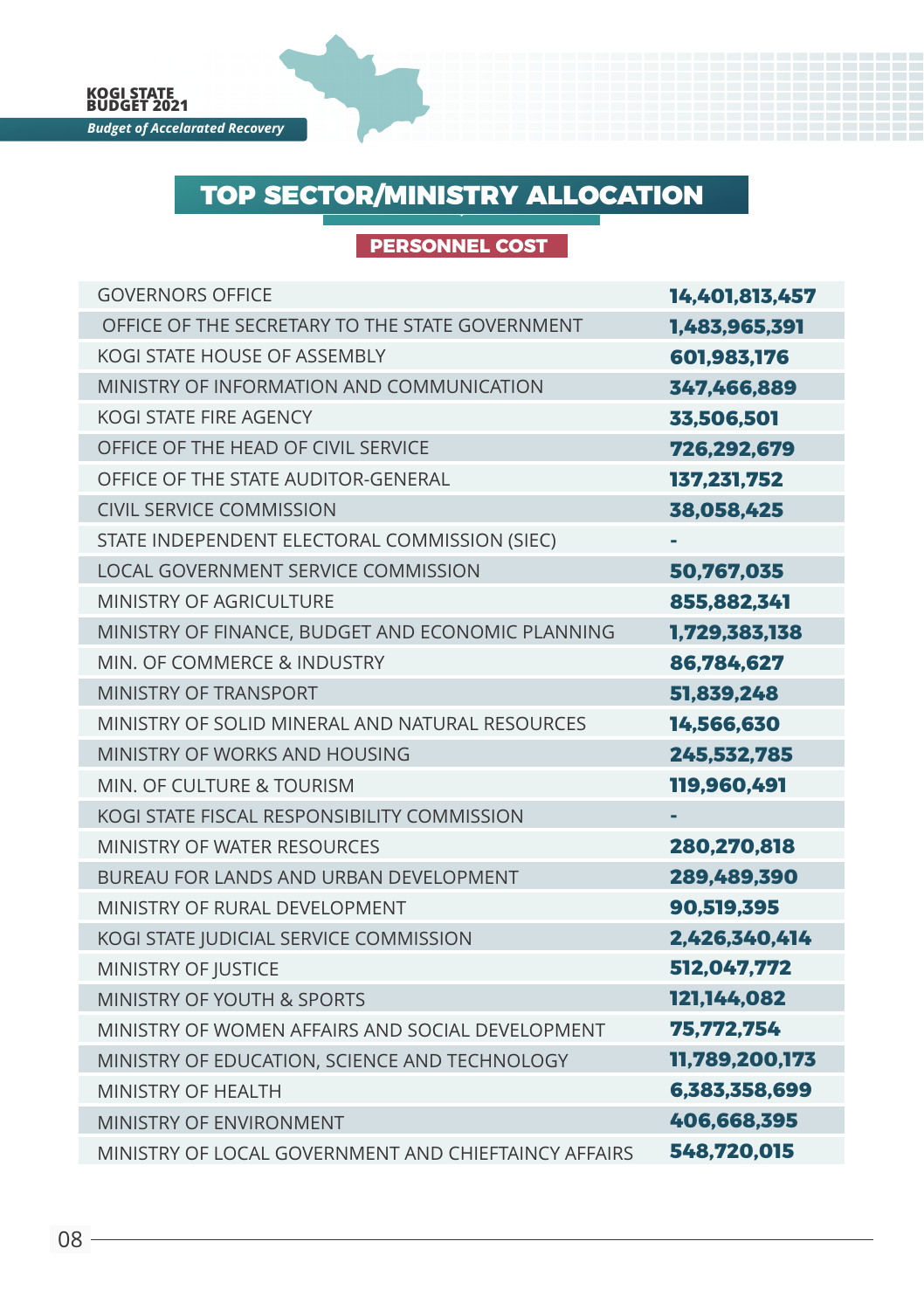#### **OVERHEADS AND OTHER RECURRENT**

| <b>GOVERNORS OFFICE</b>                              | 15,586,504,918 |
|------------------------------------------------------|----------------|
| OFFICE OF THE SECRETARY TO THE STATE GOVERNMENT      | 1,053,970,832  |
| KOGI STATE HOUSE OF ASSEMBLY                         | 931.590.700    |
| MINISTRY OF INFORMATION AND COMMUNICATION            | 419,154,986    |
| KOGI STATE FIRE AGENCY                               | 1,832,673      |
| OFFICE OF THE HEAD OF CIVIL SERVICE                  | 258.234.653    |
| OFFICE OF THE STATE AUDITOR-GENERAL                  | 649,632,476    |
| <b>CIVIL SERVICE COMMISSION</b>                      | 29,591,586     |
| STATE INDEPENDENT ELECTORAL COMMISSION (SIEC)        | 11,293,710     |
| LOCAL GOVERNMENT SERVICE COMMISSION                  | 305,387,400    |
| <b>MINISTRY OF AGRICULTURE</b>                       | 44,170,688     |
| MINISTRY OF FINANCE, BUDGET AND ECONOMIC PLANNING    | 4,782,066,760  |
| MIN. OF COMMERCE & INDUSTRY                          | 81,459,192     |
| <b>MINISTRY OF TRANSPORT</b>                         | 8,550,000      |
| MINISTRY OF SOLID MINERAL AND NATURAL RESOURCES      | 113,357,000    |
| MINISTRY OF WORKS AND HOUSING                        | 22,451,915     |
| MIN. OF CULTURE & TOURISM                            | 170,442,062    |
| KOGI STATE FISCAL RESPONSIBILITY COMMISSION          | 15,992,477     |
| <b>MINISTRY OF WATER RESOURCES</b>                   | 16,742,625     |
| BUREAU FOR LANDS AND URBAN DEVELOPMENT               | 65,842,250     |
| MINISTRY OF RURAL DEVELOPMENT                        | 3,510,596      |
| KOGI STATE JUDICIAL SERVICE COMMISSION               | 613,674,637    |
| <b>MINISTRY OF JUSTICE</b>                           | 762,563,742    |
| <b>MINISTRY OF YOUTH &amp; SPORTS</b>                | 104,118,947    |
| MINISTRY OF WOMEN AFFAIRS AND SOCIAL DEVELOPMENT     | 60,987,393     |
| MINISTRY OF EDUCATION, SCIENCE AND TECHNOLOGY        | 2,032,888,619  |
| <b>MINISTRY OF HEALTH</b>                            | 1,176,104,315  |
| MINISTRY OF ENVIRONMENT                              | 294,648,000    |
| MINISTRY OF LOCAL GOVERNMENT AND CHIEFTAINCY AFFAIRS | 581,828,858    |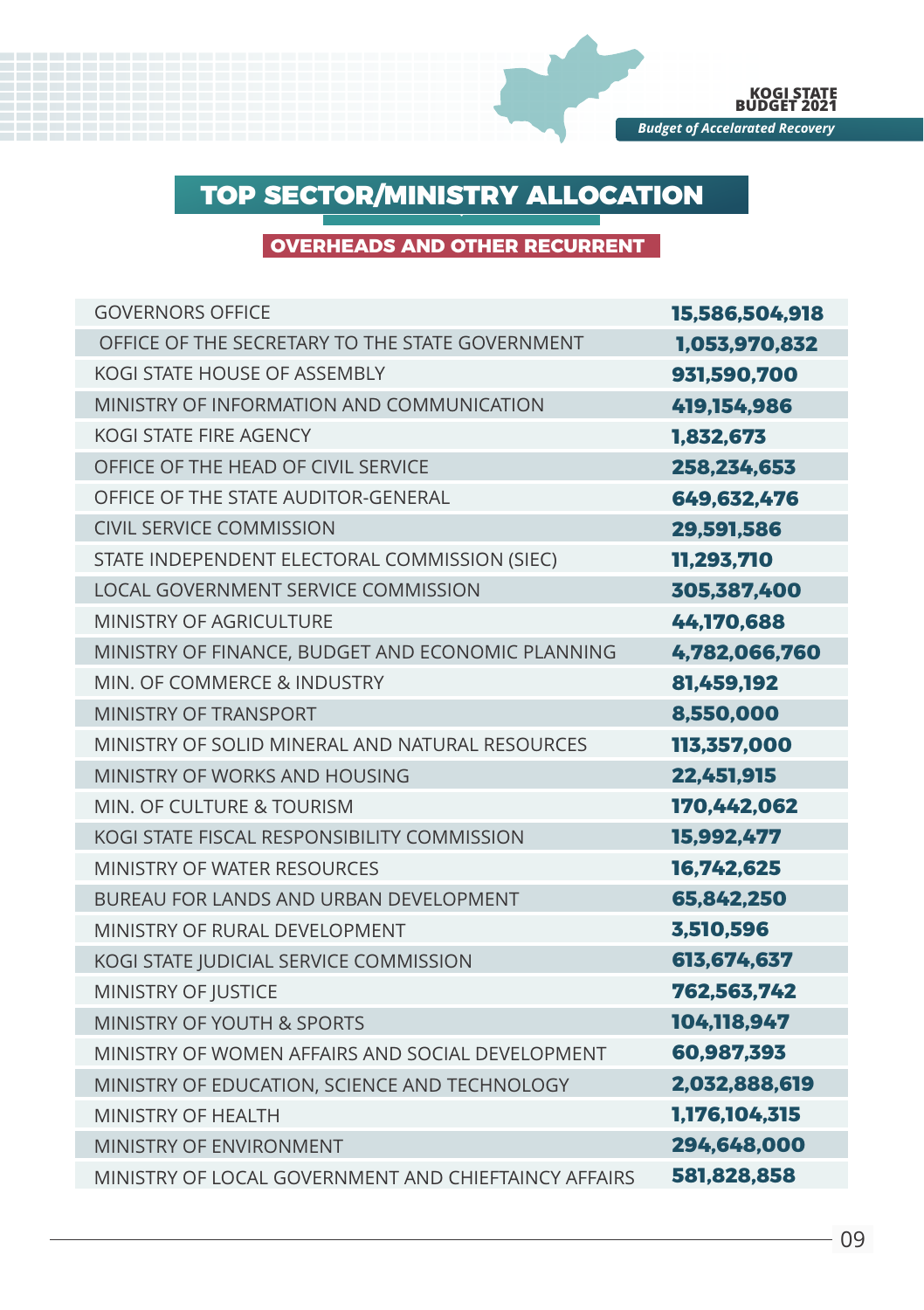#### **RECURRENT EXPENDITURE**

| <b>GOVERNORS OFFICE</b>                              | 29,988,318,375 |
|------------------------------------------------------|----------------|
| OFFICE OF THE SECRETARY TO THE STATE GOVERNMENT      | 2.537.936.223  |
| KOGI STATE HOUSE OF ASSEMBLY                         | 1,533,573,876  |
| MINISTRY OF INFORMATION AND COMMUNICATION            | 766.621.875    |
| KOGI STATE FIRE AGENCY                               | 35,339,174     |
| OFFICE OF THE HEAD OF CIVIL SERVICE                  | 984.527.332    |
| OFFICE OF THE STATE AUDITOR-GENERAL                  | 786.864.228    |
| <b>CIVIL SERVICE COMMISSION</b>                      | 67,650,011     |
| STATE INDEPENDENT ELECTORAL COMMISSION (SIEC)        | 11.293.710     |
| LOCAL GOVERNMENT SERVICE COMMISSION                  | 356,154,435    |
| MINISTRY OF AGRICULTURE                              | 900,053,029    |
| MINISTRY OF FINANCE, BUDGET AND ECONOMIC PLANNING    | 6.511.449.898  |
| MIN. OF COMMERCE & INDUSTRY                          | 168,243,819    |
| MINISTRY OF TRANSPORT                                | 60,389,248     |
| MINISTRY OF SOLID MINERAL AND NATURAL RESOURCES      | 127,923,630    |
| MINISTRY OF WORKS AND HOUSING                        | 267.984.700    |
| MIN. OF CULTURE & TOURISM                            | 290,402,553    |
| KOGI STATE FISCAL RESPONSIBILITY COMMISSION          | 15,992,477     |
| MINISTRY OF WATER RESOURCES                          | 297,013,443    |
| BUREAU FOR LANDS AND URBAN DEVELOPMENT               | 355,331,640    |
| MINISTRY OF RURAL DEVELOPMENT                        | 94,029,991     |
| KOGI STATE JUDICIAL SERVICE COMMISSION               | 3,040,015,051  |
| MINISTRY OF JUSTICE                                  | 1,274,611,514  |
| <b>MINISTRY OF YOUTH &amp; SPORTS</b>                | 225,263,029    |
| MINISTRY OF WOMEN AFFAIRS AND SOCIAL DEVELOPMENT     | 136,760,147    |
| MINISTRY OF EDUCATION, SCIENCE AND TECHNOLOGY        | 13,822,088,792 |
| <b>MINISTRY OF HEALTH</b>                            | 7,559,463,014  |
| MINISTRY OF ENVIRONMENT                              | 701,316,395    |
| MINISTRY OF LOCAL GOVERNMENT AND CHIEFTAINCY AFFAIRS | 1.130.548.873  |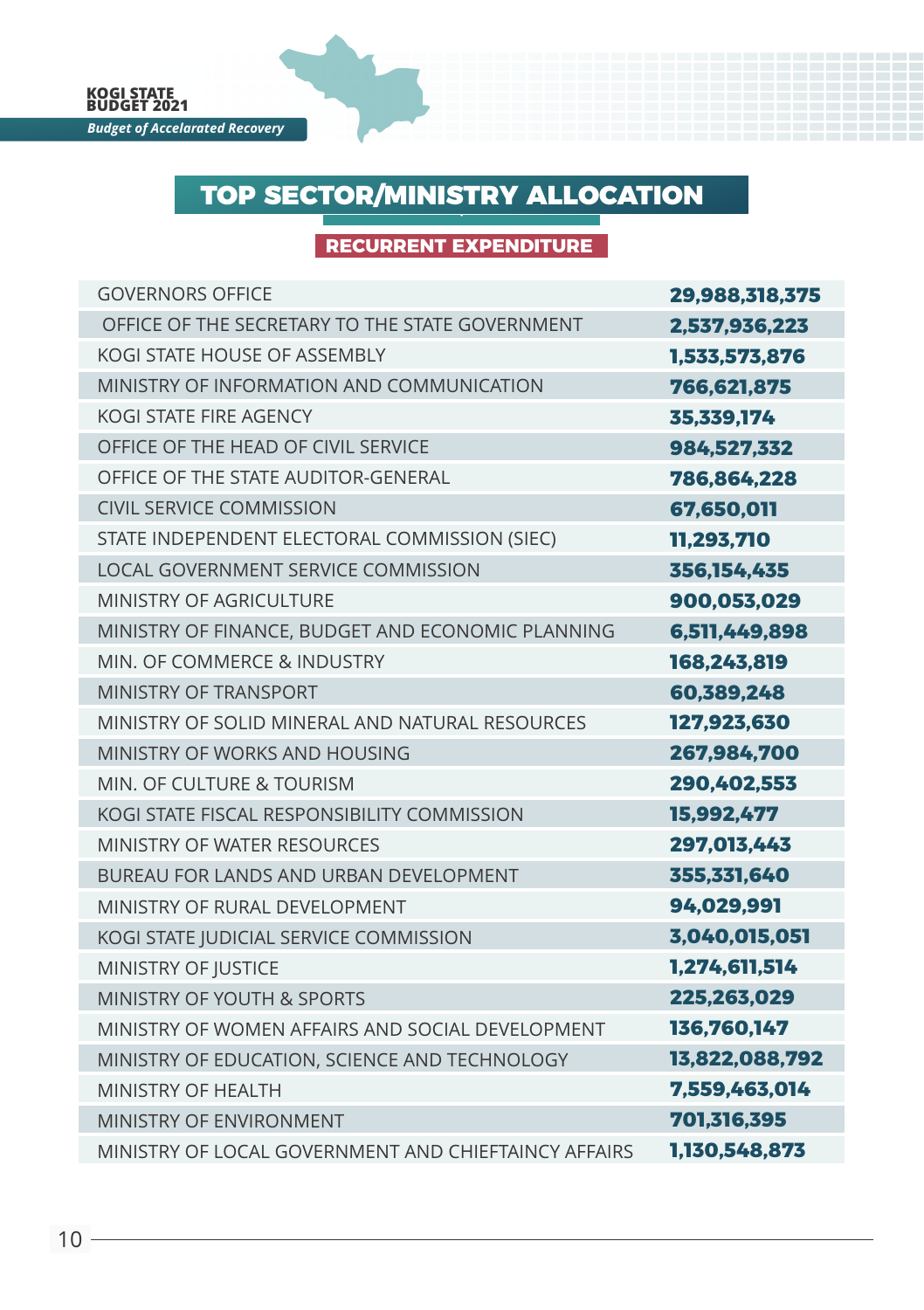#### **CAPITAL EXPENDITURE**

I

| <b>GOVERNORS OFFICE</b>                              | 1,567,020,000  |
|------------------------------------------------------|----------------|
| OFFICE OF THE SECRETARY TO THE STATE GOVERNMENT      | 250,960,000    |
| KOGI STATE HOUSE OF ASSEMBLY                         | 2,554,166,055  |
| MINISTRY OF INFORMATION AND COMMUNICATION            | 300,372,800    |
| KOGI STATE FIRE AGENCY                               |                |
| OFFICE OF THE HEAD OF CIVIL SERVICE                  | 1.309.000.000  |
| OFFICE OF THE STATE AUDITOR-GENERAL                  | 103.024.000    |
| CIVIL SERVICE COMMISSION                             | 31,006,400     |
| STATE INDEPENDENT ELECTORAL COMMISSION (SIEC)        | 109,709,872    |
| LOCAL GOVERNMENT SERVICE COMMISSION                  | 100,000,000    |
| <b>MINISTRY OF AGRICULTURE</b>                       | 7,197,446,000  |
| MINISTRY OF FINANCE, BUDGET AND ECONOMIC PLANNING    | 1.257.122.960  |
| MIN. OF COMMERCE & INDUSTRY                          | 897,400,000    |
| <b>MINISTRY OF TRANSPORT</b>                         | 437,738,993    |
| MINISTRY OF SOLID MINERAL AND NATURAL RESOURCES      | 408,000,000    |
| MINISTRY OF WORKS AND HOUSING                        | 12,817,070,400 |
| MIN. OF CULTURE & TOURISM                            | 161,560,000    |
| KOGI STATE FISCAL RESPONSIBILITY COMMISSION          |                |
| <b>MINISTRY OF WATER RESOURCES</b>                   | 1,150,000,000  |
| <b>BURFAU FOR LANDS AND URBAN DEVELOPMENT</b>        | 723,590,400    |
| MINISTRY OF RURAL DEVELOPMENT                        | 1,125,000,000  |
| KOGI STATE JUDICIAL SERVICE COMMISSION               | 1,330,665,337  |
| MINISTRY OF JUSTICE                                  | 272,000,000    |
| <b>MINISTRY OF YOUTH &amp; SPORTS</b>                | 312,936,000    |
| MINISTRY OF WOMEN AFFAIRS AND SOCIAL DEVELOPMENT     | 430.630.855    |
| MINISTRY OF EDUCATION, SCIENCE AND TECHNOLOGY        | 7,567,450,579  |
| MINISTRY OF HFAITH                                   | 10,033,052,893 |
| MINISTRY OF FNVIRONMENT                              | 3,660,480,000  |
| MINISTRY OF LOCAL GOVERNMENT AND CHIEFTAINCY AFFAIRS | 391,504,000    |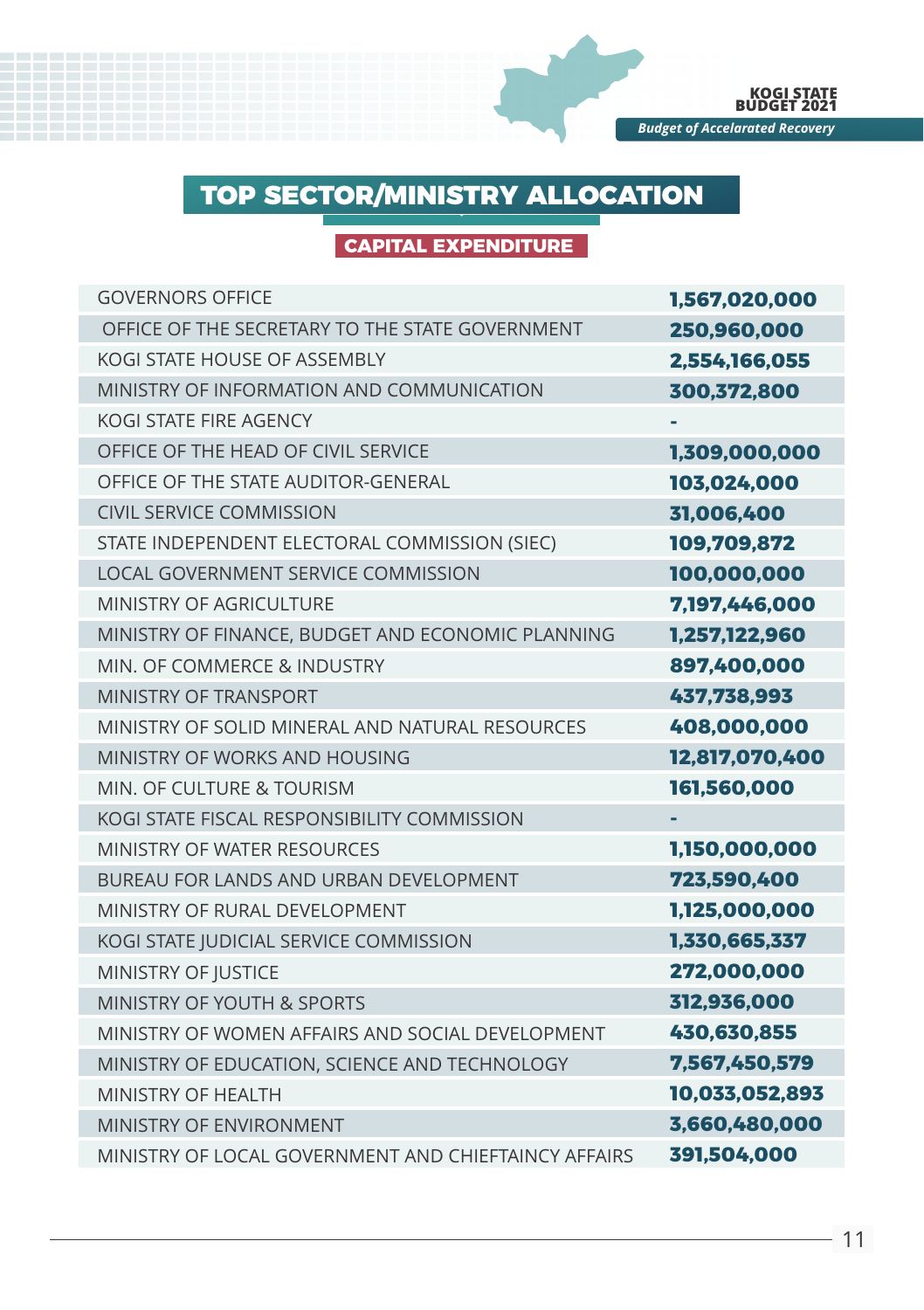# MAIN CAPITAL ALLOCATIONS

| <b>PROJECT</b>                                                                                                                   | <b>LINE MINISTRY/AGENCY</b>                             | <b>LOCATION(S)</b>           | LGA(S)           | <b>AMOUNT(N)</b> |
|----------------------------------------------------------------------------------------------------------------------------------|---------------------------------------------------------|------------------------------|------------------|------------------|
| <b>Erosion Control</b>                                                                                                           | MINISTRY OF<br>ENVIRONMENT.                             | <b>STATEWIDE</b>             | <b>STATEWIDE</b> | 3,000,000,000    |
| Construction Of Central<br>Reference Hospital,<br>Okene COVID-19<br>RESPONSE                                                     | MINISTRY OF<br>HEALTH .                                 | <b>OKENE</b>                 | <b>OKENE</b>     | 2,500,000,000    |
| <b>Construction of Okene</b><br>Township Road<br>(10.7km)                                                                        | MINISTRY OF<br>WORKS AND<br><b>HOUSING</b>              | <b>OKENE</b>                 | <b>OKENE</b>     | 2,000,000,000    |
| Purchase of Vehicles<br>for Ministries/Depts.                                                                                    | OFFICE OF THE<br>HEAD OF CIVIL<br>SERVICE.              | STATE<br><b>HEADQUARTERS</b> | LOKOJA           | 1,000,000,000    |
| Accelerated Agricultural<br>Development Scheme                                                                                   | <b>MINISTRY OF</b><br><b>AGRICULTURE.</b>               | <b>STATEWIDE</b>             | <b>STATEWIDE</b> | 1,000,000,000    |
| Commercial Agricultural<br>Scheme                                                                                                | <b>MINISTRY OF</b><br>AGRICULTURE.                      | <b>STATEWIDE</b>             | <b>STATEWIDE</b> | 1,000,000,000    |
| Construction/<br>Rehabilitation of Other<br>State Roads                                                                          | <b>MINISTRY OF</b><br>WORKS AND<br><b>HOUSING</b>       | <b>STATEWIDE</b>             | <b>STATEWIDE</b> | 1,000,000,000    |
| Establishment of<br>University of Science<br>and Techńology, Osara                                                               | MINISTRY OF<br>EDUCATION,<br>SCIENCE AND<br>TECHNOLOGY. | <b>ADAVI</b>                 | <b>ADAVI</b>     | 1,000,000,000    |
| Renovation And<br>Remodeling Of<br>Specialist Hospital<br>And Establishment<br>Of Psychiatric<br>Department COVID-19<br>RESPONSE | <b>MINISTRY OF</b><br>HEALTH.                           | LOKOJA                       | LOKOJA           | 1,000,000,000    |
| Government Connect<br>on Humanitarian and<br>Emerging Epidemic<br>(COVID-19)                                                     | <b>MINISTRY OF</b><br>HEALTH.                           | <b>STATEWIDE</b>             | STATEWIDE        | 1,000,000,000    |
| Construction and<br>Equipping of Ultral<br>Modern General<br>Hospitals (Egayin,<br>Ajaokuta LGA, Gegu-<br>Beki, Kogi LGA)        | MINISTRY OF<br>HEALTH.                                  | EGAYIN, GEGU-<br><b>BEKI</b> | A JAOKUTA, KOGI  | 1,000,000,000    |
| Establishment of Staple<br>Crops Processing Zone<br>Project                                                                      | <b>MINISTRY OF</b><br>AGRICULTURE.                      | <b>ALAPE</b>                 | KABBA BUNU       | 900,000,000      |
| Livestock Development<br>Project                                                                                                 | MINISTRY OF<br>AGRICULTURE.                             | <b>STATEWIDE</b>             | STATEWIDE        | 900,000,000      |
| <b>Constituency Project</b>                                                                                                      | KOGI STATE<br>HOUSE OF<br><b>ASSEMBLY</b>               | <b>STATEWIDE</b>             | <b>STATEWIDE</b> | 800,000,000      |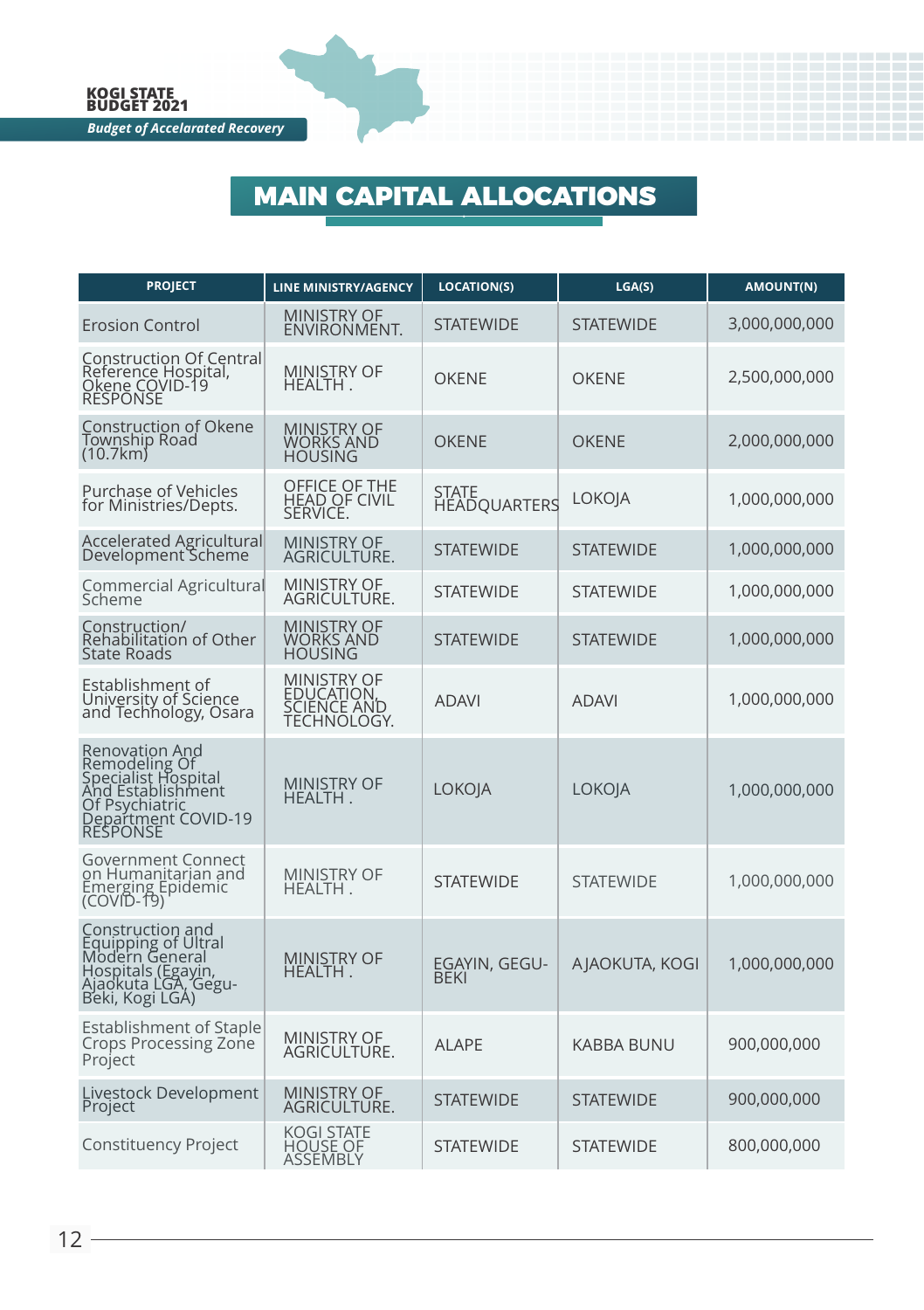#### **KOGI STATE BUDGET 2021**

*Budget of Accelarated Recovery*

| <b>PROJECT</b>                                                                                             | <b>LINE MINISTRY/AGENCY</b>                                             | <b>LOCATION(S)</b>                              | LGA(S)                     | <b>AMOUNT(N)</b> |
|------------------------------------------------------------------------------------------------------------|-------------------------------------------------------------------------|-------------------------------------------------|----------------------------|------------------|
| Rehabilitation of 10KM<br>Kabba Township Roads                                                             | MINISTRY OF<br><b>WORKS AND</b><br><b>HOUSING</b>                       | <b>KABBA BUNU</b>                               | <b>KABBA BUNU</b>          | 800,000,000      |
| Construction/<br>Rehabilitation of<br>Lokoja Township Roads                                                | <b>MINISTRY OF</b><br><b>WORKS AND</b><br><b>HOUSING</b>                | LOKOJA                                          | LOKOJA                     | 800,000,000      |
| Kogi State Accelerated<br><b>Food Production</b><br>Programme/RUDEM<br>(Rice and Cassava)                  | <b>MINISTRY OF</b><br>AGRICULTURE.                                      | <b>STATEWIDE</b>                                | <b>STATEWIDE</b>           | 700,000,000      |
| Rehabilitation of some<br><b>General and Cottage</b><br>Hospitals in the State<br><b>COVID-19 RESPONSE</b> | MINISTRY OF<br>HEALTH.                                                  | <b>STATEWIDE</b>                                | <b>STATEWIDE</b>           | 600,000,000      |
| Agricultural<br>Mechanization (Ministry<br>of Agriculture,<br>Headquarters)                                | <b>MINISTRY OF</b><br>AGRICULTURE.                                      | <b>STATE</b><br><b>HEADQUARTERS</b>             | LOKOJA                     | 500,000,000      |
| Construction of Otokiti<br>Ganaja By pass mutlti-<br>Lane carriage way                                     | MINISTRY OF<br><b>WORKS AND</b><br><b>HOUSING</b>                       | LOKOJA                                          | LOKOJA                     | 500,000,000      |
| <b>Construction of Agassa</b><br>Upogoro - Okene Road<br>(10.71km)                                         | <b>MINISTRY OF</b><br><b>WORKS AND</b><br><b>HOUSING</b>                | <b>OKENE</b>                                    | <b>OKENE</b>               | 500,000,000      |
| Construction of ozuri/<br>Ogaminana/Obangede<br>/Okaito/Kabba Junction<br>Road (9.4km)                     | <b>MINISTRY OF</b><br><b>WORKS AND</b><br><b>HOUSING</b>                | <b>OKENE</b>                                    | <b>OKENE</b>               | 500,000,000      |
| Construction of<br>Obehira Okengwe/<br>Ihima Township Road<br>(21km)                                       | <b>MINISTRY OF</b><br><b>WORKS AND</b><br><b>HOUSING</b>                | <b>STATE</b><br><b>HEADQUARTERS</b>             | <b>LOKOJA</b>              | 500,000,000      |
| Kogi State Road<br>Maintenance Agency's<br>Projects                                                        | <b>KOGI STATE</b><br><b>ROAD</b><br><b>MAINTENANCE</b><br><b>AGENCY</b> | <b>STATEWIDE</b>                                | <b>STATEWIDE</b>           | 500,000,000      |
| Construction of 4 New<br>Cottage Hospital<br>(Obajena, Geregu<br>and Crusher))                             | <b>MINISTRY OF</b><br>HEALTH.                                           | OBAJENA,<br><b>GEREGU AND</b><br><b>CRUSHER</b> | LOKOJA,<br><b>AJAOKUTA</b> | 500,000,000      |